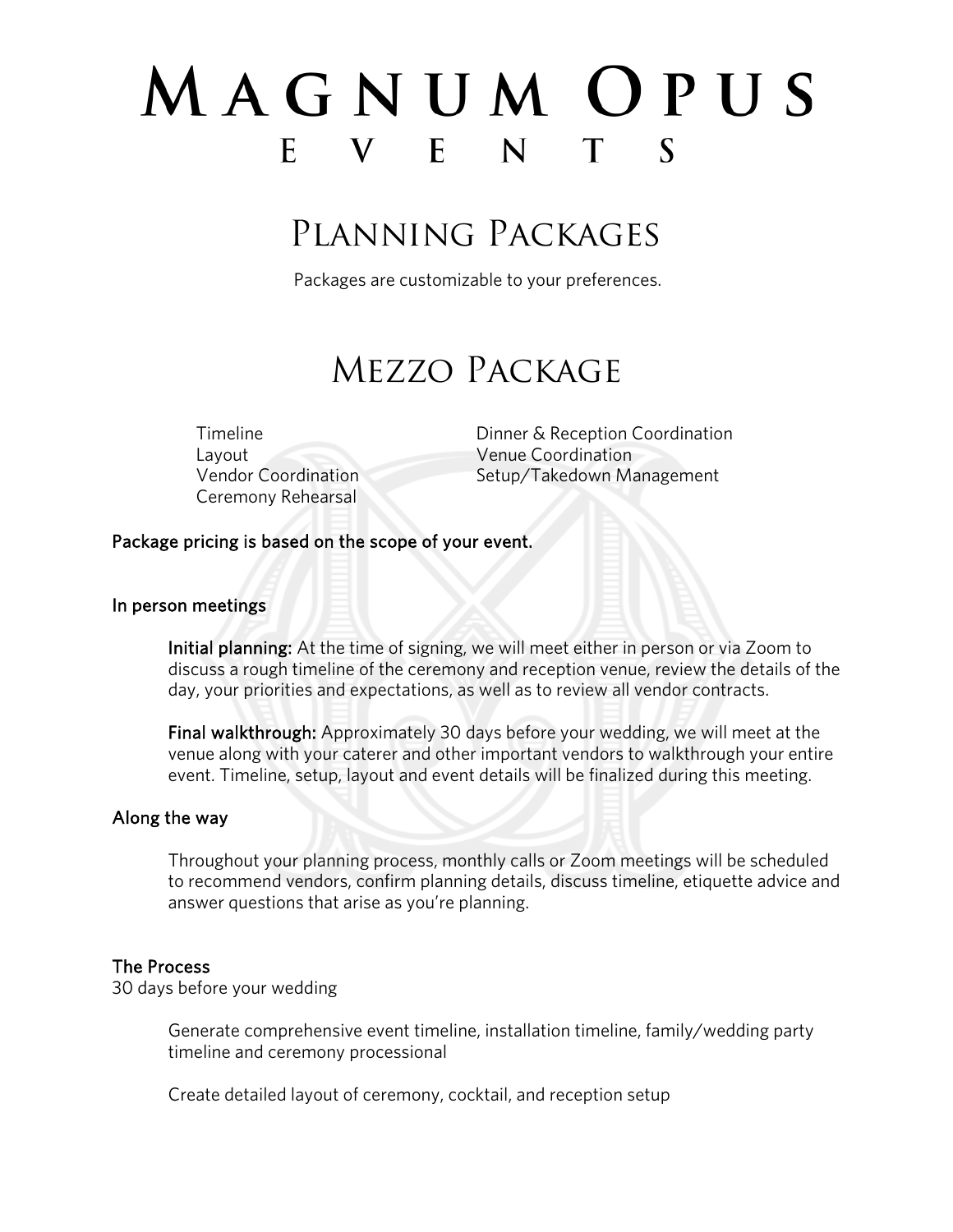Contact the Catering/Venue manager to review Banquet Event Order and event schedule

Review and confirm final event timeline, production/installation schedule, and logistics with all vendors

Liaise directly with vendors to answer any load in/event related/load out questions.

Review timeline and bridal processional with the ceremony musicians and officiant

## Rehearsal

The Day before your wedding, we will meet at the venue or rehearsal site to go over the timeline, review any personal items needed for wedding day, discuss any final updates.

Ceremony rehearsal management: we will oversee your ceremony rehearsal, which will include your officiant, bridal party and any integral ceremony participants.

# Wedding Day

Oversee set-up and installation of your wedding vendors: Photographer, D.J./ Band, Ceremony and Cocktail Musicians, Caterer, Florist, Lighting Company, Cake Vendor and Rental Company.

On-site point of contact for you, your wedding party and your parents

Distribute final payments and gratuities to vendors

Ensure your wedding day runs as seamlessly as possible

Ensure gifts, favors, cake top, champagne flutes, guest book, cake knife, and other personal items are returned to a designated person before they depart at the conclusion of the event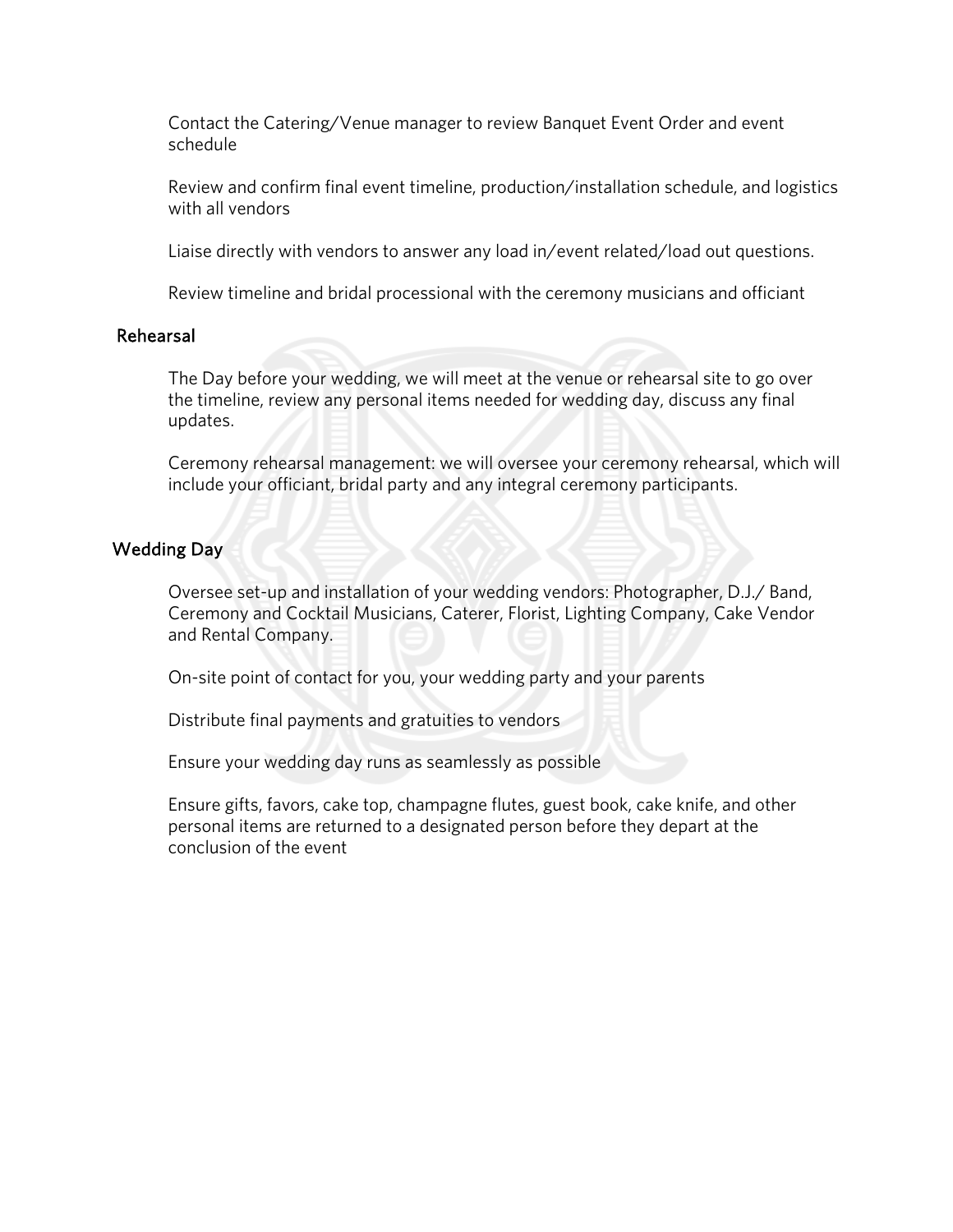# FORTE PACKAGE

Layout **Décor & Event Design** Guest List Coordination Vendor Coordination RSVP Management Venue Coordination

Timeline **Dinner & Reception Coordination** Budget Management Event Rental Coordination Ceremony Rehearsal Setup/Takedown Management

### Package pricing is customizable based on the scope of your event.

#### In person meetings

Initial planning: At the time of signing, we will meet to discuss a rough timeline of the ceremony and reception venue, review the details of the day, your priorities and expectations, as well as to review all vendor contracts.

Design: We will meet in person to select your event rentals and plan design elements throughout your event.

Final walkthrough: Approximately 30 days before your wedding, we will meet at the venue along with your caterer and other important vendors to walkthrough your entire event. Timeline, setup, layout and event details will be finalized during this meeting.

#### Along the way

You will have unlimited scheduled calls throughout your wedding planning to recommend vendors, confirm planning details, discuss timeline, etiquette advice and answer questions that arise as you're planning.

#### The Process

Establish a comprehensive budget and advise you through the planning process

Recommend vendors and assist with their contract management

Create guest invitation and RSVP tracking documents

Manage RSVPs if desired

Create and manage and ongoing task list

Assist with décor selection and overall event design

Generate comprehensive event timeline, installation timeline, family/wedding party timeline and ceremony processional